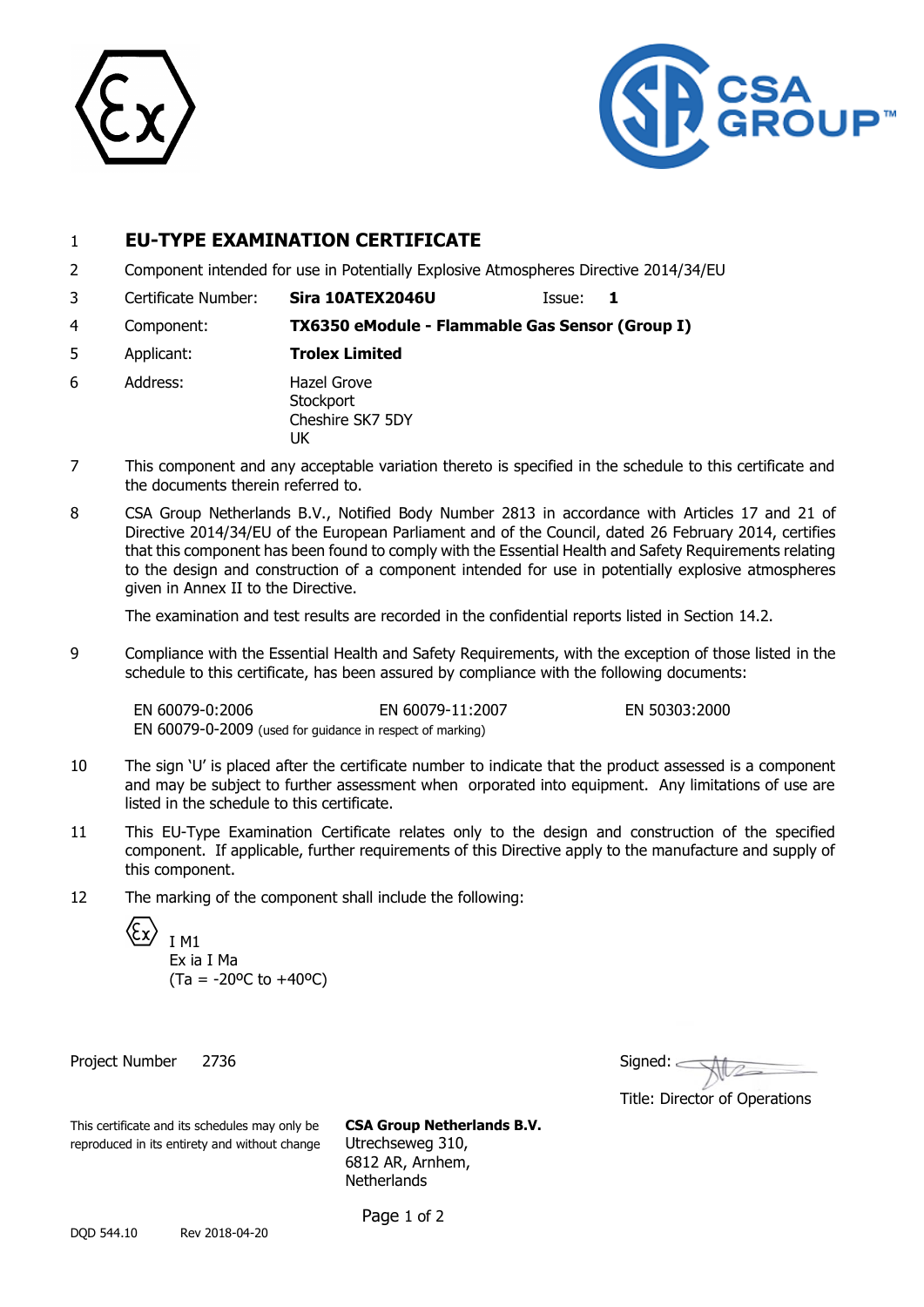



# **SCHEDULE**

# **EU-TYPE EXAMINATION CERTIFICATE Sira 10ATEX2046U**

**Issue 1**

## 13 **DESCRIPTION OF COMPONENT**

The TX6350 eModule - Flammable Gas Sensor is an Ex Component designed to measure concentration of flammable gas by means of a pellistor type sensing head and to electronically convert the measured value into an output signal that can be monitored by suitably certified monitoring equipment, into which the sensor is plugged. The Flammable Gas Sensor contains a sub-assembly comprising a Sensing Board, Baseboard and a Connector Board. The sub-assembly fits inside a plastic enclosure with one face of the Connector Board exposed to connect with an external circuit.

|                 | Input Parameters at Connector CON 1 | Output Parameters at             |                             |
|-----------------|-------------------------------------|----------------------------------|-----------------------------|
| Pin $1$ wrt $2$ | Pin 3 & 4 combined wrt 2            | $\vert$ Pins 5 wrt 2 and 6 wrt 2 | Connector CON 1 Pins 3 to 6 |
| l Ui = 14.4 V   | $U = 6.51 V$                        | $Ui = 6.51 V$                    | $U_0 = 0$                   |
|                 | $I = 1.52 A$                        | $I = 27 mA$                      | $Ci = 8.64 \mu F$           |
|                 | $Pi = 1.38 W$                       | $Pi = 40$ mW                     | $Li = 0$                    |

## 14 **DESCRIPTIVE DOCUMENTS**

### 14.1 **Drawings**

Refer to Certificate Annexe.

#### 14.2 **Associated Sira Reports and Certificate History**

| <b>Issue</b> | Date                 | Report number | Comment                                                                                                                                                                                                                                                                                                                                                                                                                                                                                                                                                                                                               |
|--------------|----------------------|---------------|-----------------------------------------------------------------------------------------------------------------------------------------------------------------------------------------------------------------------------------------------------------------------------------------------------------------------------------------------------------------------------------------------------------------------------------------------------------------------------------------------------------------------------------------------------------------------------------------------------------------------|
| 0            | 29 July 2010         | R21522B/00    | The release of prime certificate.                                                                                                                                                                                                                                                                                                                                                                                                                                                                                                                                                                                     |
|              | 31st October<br>2019 | 2736          | Transfer of certificate Sira 10ATEX2046U from Sira<br>Certification Service to CSA Group Netherlands<br>B.V                                                                                                                                                                                                                                                                                                                                                                                                                                                                                                           |
|              |                      |               | EC Type-Examination Certificate in accordance<br>with 94/9/EC updated to EU Type-Examination<br>Certificate in accordance with<br><b>Directive</b><br>2014/34/EU. (In accordance with Article 41 of Directive<br>2014/34/EU, EC Type-Examination Certificates referring to<br>94/9/EC that were in existence prior to the date of application<br>of 2014/34/EU (20 April 2016) may be referenced as if they<br>were issued in accordance with Directive 2014/34/EU.<br>Variations to such EC Type-Examination Certificates may<br>continue to bear the original certificate number issued prior to<br>20 April 2016.) |

#### 15 **SPECIAL CONDITIONS FOR SAFE USE**

15.1 The Flammable Sensor has exposed external connections, which must be provided with an ingress protection of at least IP54.

# 16 **ESSENTIAL HEALTH AND SAFETY REQUIREMENTS OF ANNEX II** (EHSRs)

The relevant EHSRs that are not addressed by the standards listed in this certificate have been identified and individually assessed in the reports listed in Section 14.2.

This certificate and its schedules may only be reproduced in its entirety and without change

**CSA Group Netherlands B.V.** Utrechseweg 310, 6812 AR, Arnhem Netherlands